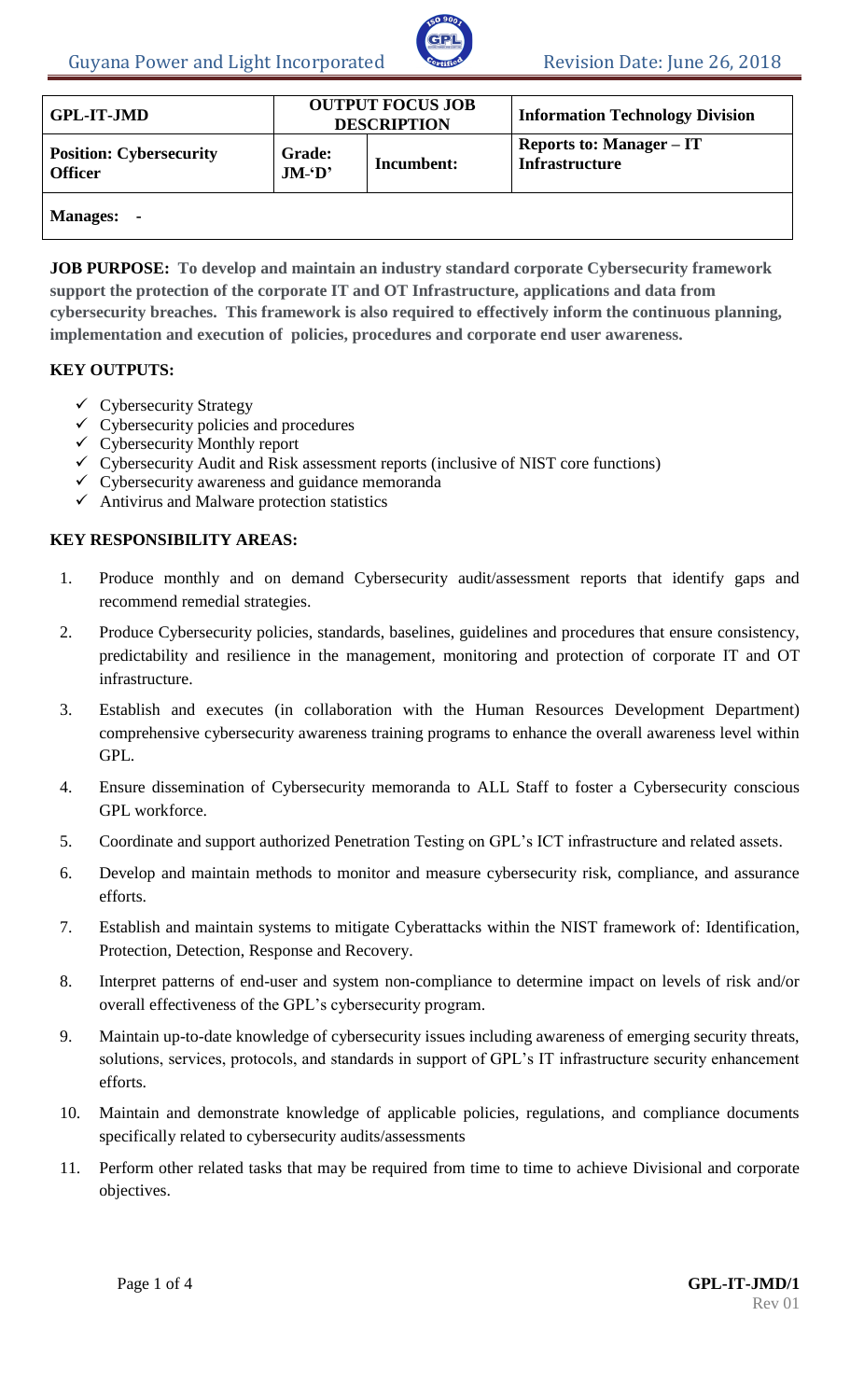

# Required Competencies

| Core/                                                    |   | Skill Level &  | <b>Description/Behaviours</b>                                                                                                                                                                                                                                                                                                                                                                                                                                                                                                                                                        |  |
|----------------------------------------------------------|---|----------------|--------------------------------------------------------------------------------------------------------------------------------------------------------------------------------------------------------------------------------------------------------------------------------------------------------------------------------------------------------------------------------------------------------------------------------------------------------------------------------------------------------------------------------------------------------------------------------------|--|
| Leadership                                               |   | Importance     |                                                                                                                                                                                                                                                                                                                                                                                                                                                                                                                                                                                      |  |
| Adaptability &<br>Managing<br>Change                     | H | 3              | Helps others adapt to a changing work environment and to embrace<br>$\bullet$<br>change.<br>Promotes the benefits of a proposed change.<br>٠<br>Takes time to question, understand and speak to the underlying<br>$\bullet$<br>needs of stakeholders beyond those initially expressed.<br>Makes/recommends changes to work processes or systems to<br>improve business results.<br>Develops plans and prioritizes resources to effectively implement<br>change.<br>Remains focused on the desired outcome to help self and others<br>$\bullet$<br>implement change.                  |  |
| Decision<br>Making<br>Analysis and<br>Problem<br>Solving | H | $\overline{2}$ | Applies guidelines and procedures that require some interpretation<br>$\bullet$<br>when dealing with exceptions.<br>Makes appropriate independent decisions in non-routine situations.<br>٠<br>Considers the risks and consequences of action and decisions.<br>$\bullet$<br>Focuses on innovative rather than ordinary solutions to problems.<br>٠<br>Monitors impact and effectiveness of decisions.<br>$\bullet$                                                                                                                                                                  |  |
| Financial<br>Responsibility<br>and Value<br>Creation     | H | $\overline{2}$ | Understands the current costs of work processes and programs.<br>$\bullet$<br>Balances cost versus benefit in taking action or making cost related<br>$\bullet$<br>decisions.<br>Prepares accurate cost estimates and schedules.<br>٠<br>Monitors the budget, tracks costs and revenue, where appropriate.<br>$\bullet$<br>Takes corrective action as required.<br>٠<br>Monitors to ensure the efficient and appropriate use of resources.<br>$\bullet$<br>Continuously looks for methods to improve operational efficiencies.<br>$\bullet$                                          |  |
| <b>Safety Focus</b>                                      | H | 2              | Proactively thinks about his/her safety and the safety of others.<br>$\bullet$<br>Keeps personal and group safety on employees' minds at all times.<br>$\bullet$<br>Adheres to high personal standards of safety<br>Reports and/or corrects unsafe work conditions.<br>Acts to correct unsafe work habits.<br>$\bullet$<br>Documents and monitors occupational safety and health violations.<br>٠                                                                                                                                                                                    |  |
| Teamwork<br>Oriented                                     | H | 3              | Proactively solicits ideas and opinions and shares information and<br>$\bullet$<br>learning with others.<br>Addresses conflicts or issues within the team in a positive and open<br>$\bullet$<br>manner.<br>Provides clear feedback to team members.<br>$\bullet$<br>Uses understanding of different interests and agendas to achieve<br>positive outcomes.<br>Engages others in collaborative problem solving, encouraging them<br>to share their ideas and opinions.<br>Is open, sincere, and empathetic in dealing with all individuals and<br>$\bullet$<br>in all circumstances. |  |
| Leading and<br>Managing<br>People                        | H | $\overline{2}$ | Give others opportunities to practice new skills and provides or<br>$\bullet$<br>arranges coaching.<br>Works to provide a supportive environment by securing necessary<br>$\bullet$<br>resources and removing blocks to effective working.<br>Expresses confidence in the ability of others to be successful.<br>٠<br>Recognizes employee development needs and opportunities,<br>$\bullet$<br>provides on-going feedback and coaching.                                                                                                                                              |  |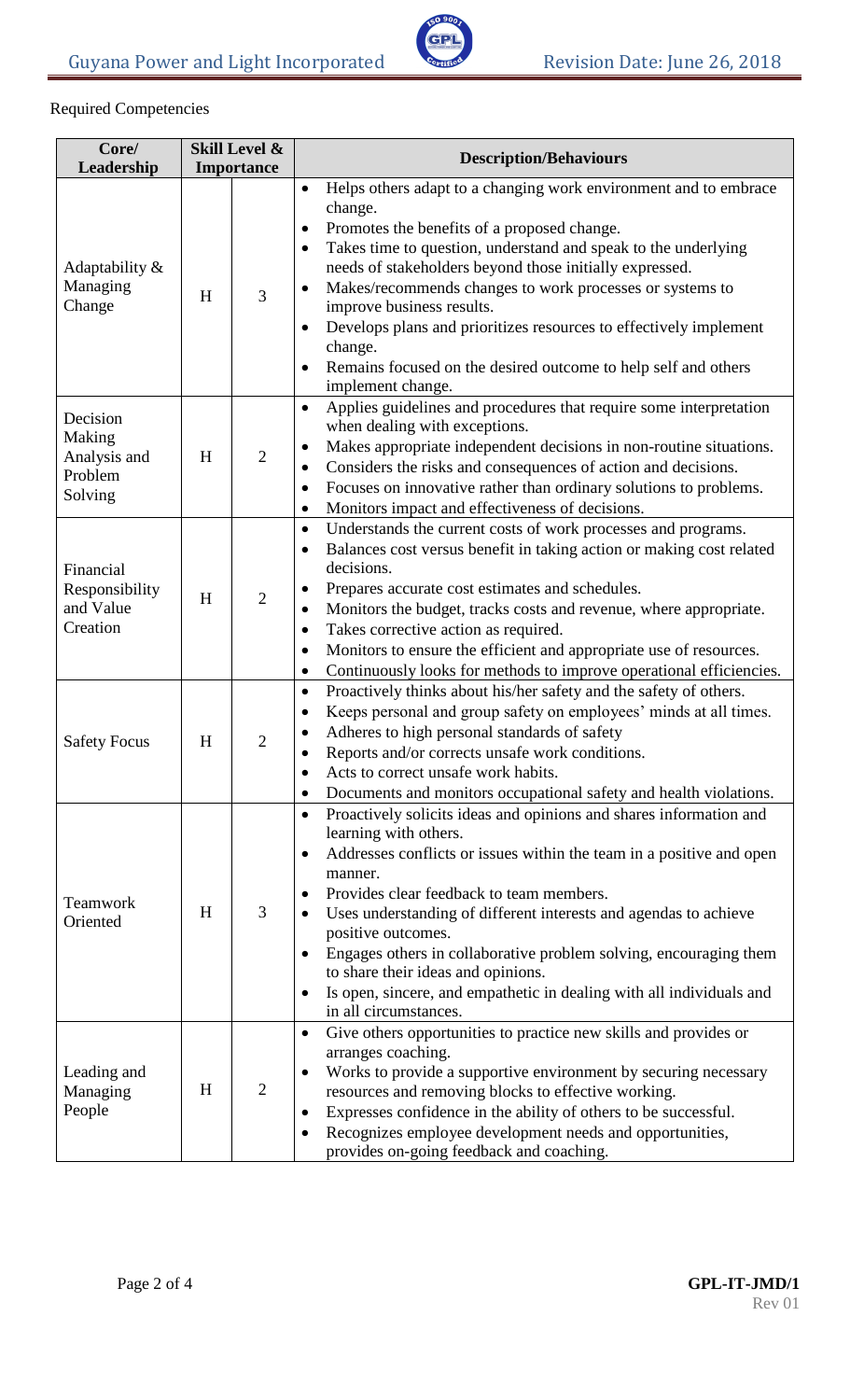

# **Technical/ Functional Competencies**

| <b>Technical/Functional</b>                                                                                         | <b>Skill</b><br><b>Level</b><br>B, W, A, E | 1,2,3,4 |
|---------------------------------------------------------------------------------------------------------------------|--------------------------------------------|---------|
| $\triangleright$ Strong Cybersecurity and organizational skills.                                                    | A                                          |         |
| Must be self-motivation, adaptability and a positive attitude                                                       | W                                          | 3       |
| Ability to analyse and resolve problems.<br>➤                                                                       | A                                          | 3       |
| $\triangleright$ Knowledge of ISO Policy and Procedures                                                             | W                                          | 3       |
| $\triangleright$ A good working knowledge of established Cybersecurity practices<br>and deployment of key practices | W                                          |         |
| Be familiar with NIST, ISO 27001 and NERC CIP<br>➤                                                                  | W                                          | 3       |
| Ability to handle multiple tasks simultaneously and keep accurate<br>records.                                       | A                                          |         |

# **MINIMUM REQUIRED EDUCATION AND EXPERIENCE**

Bachelor's Degree in Cybersecurity, Information Assurance, Information Systems, Computer Engineering, Computer Science, or a related discipline from a recognised university.

# **PLUS**

A minimum of three (3) years of relevant experience in securing data and communications networks and the development of Security Resilient Information Systems architecture and solutions.

In addition, the candidate must possess one (1) or more of the following or similar certifications: CompTIA Security+, ISACA Certified Information Systems Auditor (CISA), (ISC)<sup>2</sup> Certified Information Systems Security Professional (CISSP), (ISC)<sup>2</sup> System Security Certified Practitioner (SSCP), ISACA Certified Information Security Manager (CISM), EC-Council Certified Security Analyst (ECSA) or related certification.

| Legend:        |                                                                                        |
|----------------|----------------------------------------------------------------------------------------|
| H:             | High Requirement. Required performance could not be achieved without                   |
|                | demonstration of this competency.                                                      |
|                | Medium Requirement. Required performance would be difficult to attain without          |
| M:             | demonstration of this competency.                                                      |
|                | Low Requirement. Required performance is not dependent on demonstration of this        |
| L:             | competency.                                                                            |
| I, II, III, I  | The skill level required for effective performance. Skill levels are defined in the    |
| $\mathbf{V}$ : | <b>Competency Model</b>                                                                |
| $\ast$         | If a formal leader, all leadership competencies will apply. A formal leader is         |
|                | primarily responsible for the leadership and/or                                        |
|                | supervision of others. Duties are generally different than the duties of the others in |
|                | the group.                                                                             |
| B:             | Basic – Brief, general familiarity. Understanding of where knowledge can be applied,   |
|                | but limited on-the-job application.                                                    |
|                | Working – Detailed familiarity and understanding. Proficient in applying the           |
| W:             | knowledge and skills for regular job                                                   |
|                | requirements.                                                                          |
|                | Advanced – Comprehensive understanding (in-depth familiarity with fine points).        |
| $A$ :          | Able to handle complex or non-routine                                                  |
|                | applications.                                                                          |
|                | Expert – Comprehensive and conceptual understanding. Expert, "go to" resource, can     |
| E:             | handle highly complex problems or                                                      |
|                | Situations.                                                                            |

# **This document is validated as an accurate and true description of the job as signified above.**